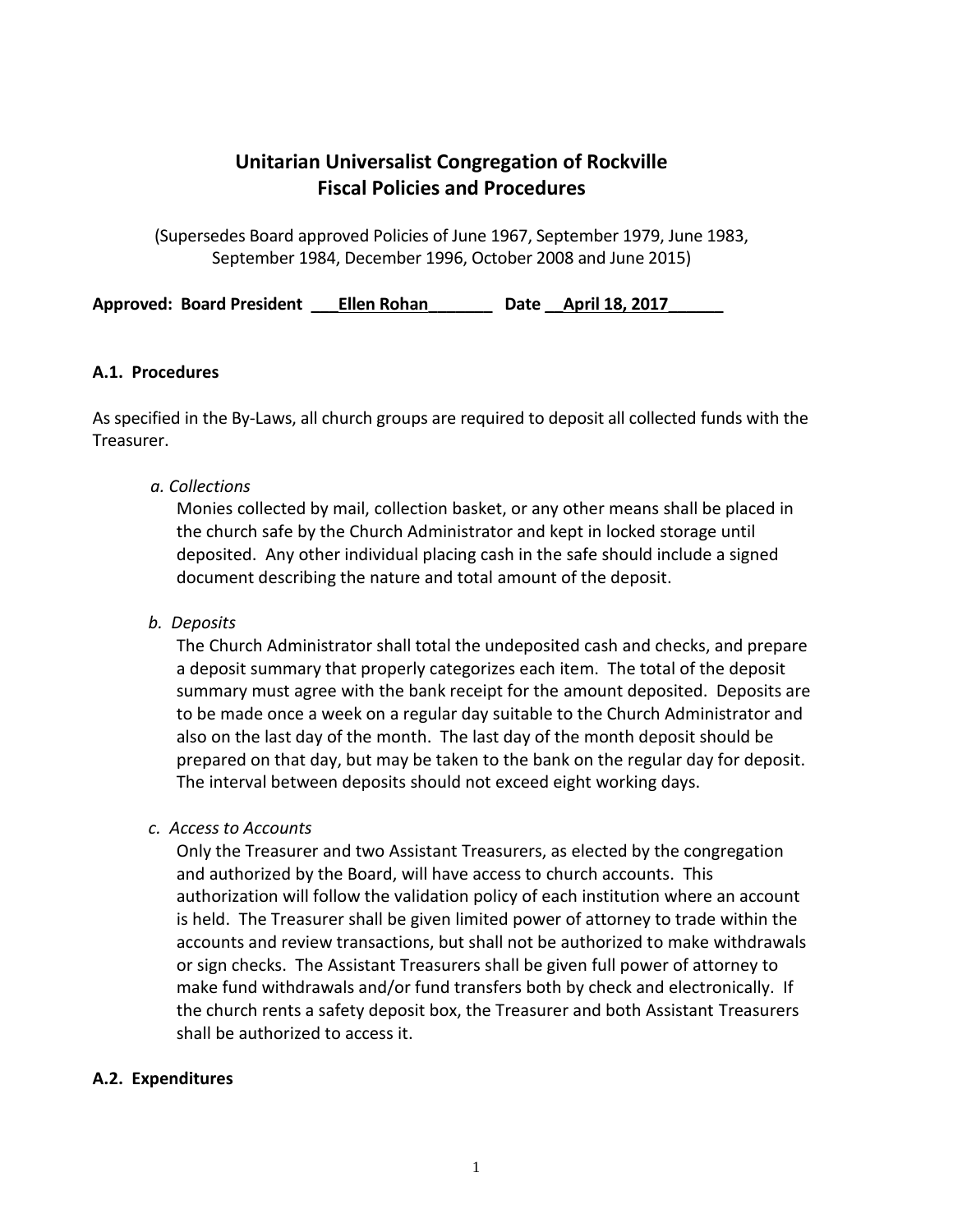Payment of Church obligations shall be by check, credit card, or electronic payment. Checks shall be signed by the Assistant Treasurer for Disbursements. If the Assistant Treasurer for Disbursements is not available, the Assistant Treasurer for Receipts may sign checks. At the Board's discretion, the Board President may also be granted check-signing authority.

*a. Expense Vouchers*

For each expenditure, there must be a voucher drawn, except as noted under "recurring vouchers" below. Expense vouchers may be obtained in the Church Office. Receipts, bills, or explanatory material should be attached, and the voucher should be signed by the person authorized to approve those expenditures. The signed vouchers must be checked by the Assistant Treasurer for Disbursements as to proper signature.

Church staff, Committee Chairs, and heads of church events, or their designees, are authorized to approve expenditures within their assigned budget responsibility areas. A list of individuals currently authorized to sign vouchers is maintained by the Finance Committee. The list of authorized signers should be provided to the Assistant Treasurer for Disbursements and kept on file in the Church Office. It is the responsibility of those signing vouchers to be sure that the expense does not exceed their budgeted amounts. The Finance Committee shall notify authorized signers (such as Committee Chairs and heads of Church events) of their budgeted amounts.

b. *Recurring Vouchers*

Payment of the following recurring expenses shall be coordinated between the Church Administrator and the Assistant Treasurer for Disbursements:

- \* denominational contributions
- \* pension contributions
- \* insurance (all kinds)
- \* utilities
- *c. Credit Cards*

Credit cards may be issued to the Church Administrator, Minister(s) or other staff member to be used when credit is required for payment. The Treasurer or an Assistant Treasurer shall be the account holder and approve who is assigned use of a credit card.

*Details of UUCR's credit card policy may be found in the Board's Credit Card Policy document.*

### **A.3. Restricted Funds**

#### *a. Restricted Funds Procedures*

Authorization to establish such funds is a function of the Board of Trustees (see Section B.l. below). The funds shall be accounted for and shown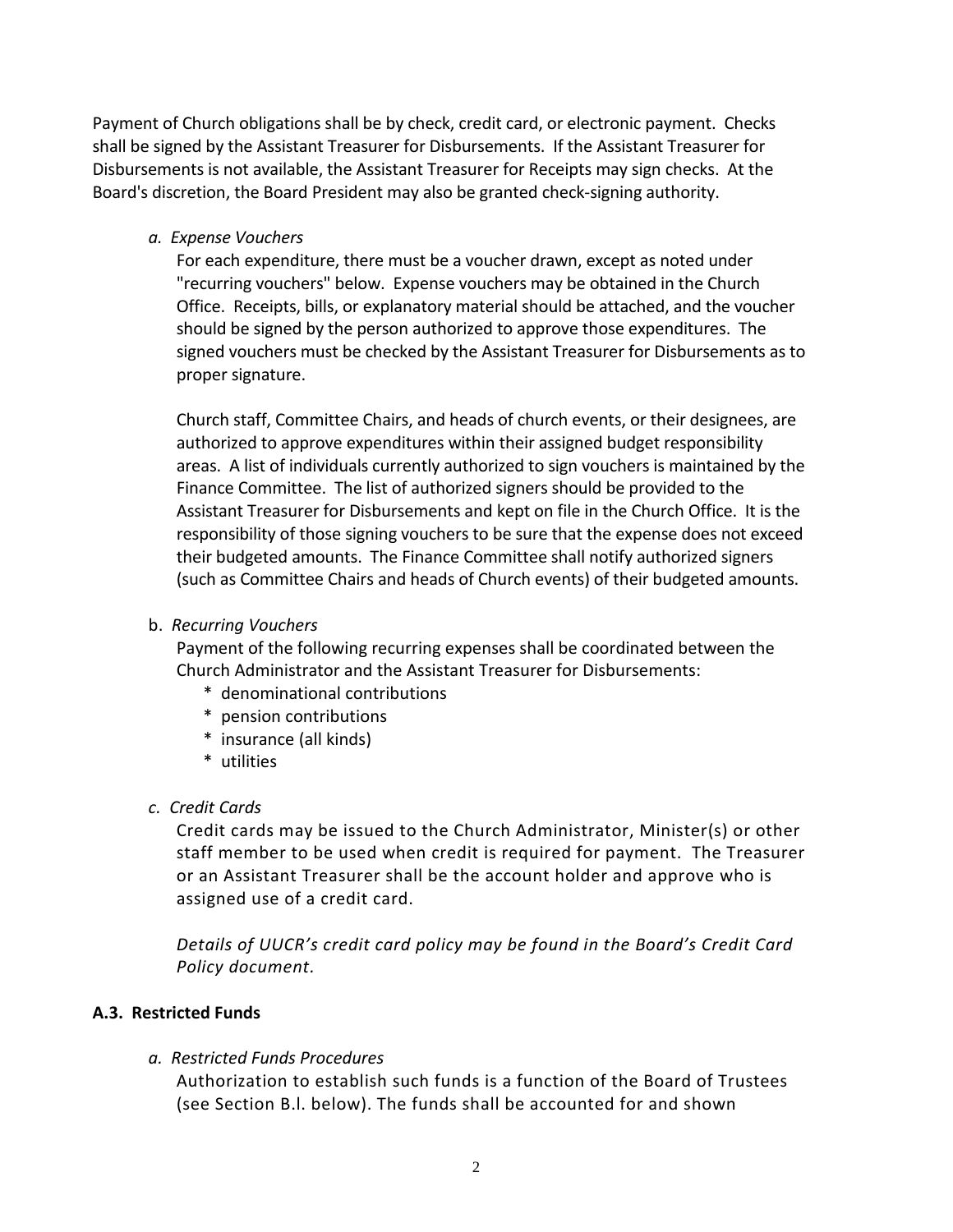separately in the Church financial records. The balance in each fund shall be included in the monthly Treasurer's report. Monies may be obtained from these funds as specified above in paragraph A.2.a. Individuals who may sign vouchers for restricted funds are to be approved by the Board.

*b. Minister's Discretionary Fund*

The church shall maintain a Minister's Discretionary Fund to assist persons in need. Expenditures from this fund may not inure to the benefit of the minister. Expenditures will be at the discretion of the minister and will be held confidential. The minister will use a checkbook for this purpose with the Treasurer being the only church official with access to individual check records. The minister shall carry out this function following Board approved policy for this fund.

*c. Emergency Use of Restricted Funds*

If operating cash reserves are depleted, restricted funds may be borrowed by the Treasurer to pay operating expenses with prior approval of the Board of Trustees.

### **A.4. Records**

*a. Bookkeeping*

The Treasurer shall be responsible for assuring the financial books and records are properly maintained. The Treasurer may choose to delegate routine maintenance of the church books to a bookkeeper, who may be either a paid employee or a volunteer member of UUCR approved by the Board to perform this function.

### *b. Pledge Records and Statements to Pledging Units*

Unless the pledger requests otherwise, the Assistant Treasurer for Receipts will send each pledging unit a statement indicating the amount of the total pledge, the pledge amount prorated to the end of the current month, and the sum of payments received by the end of the previous month.

For weekly or monthly accounts, statements should be sent monthly. For accounts not specified or quarterly, statements should be sent quarterly. All statements should be sent no later than the tenth business day of the month.

*c. Supporting Documents*

All vouchers, bank statements which list checks and deposits, and all other supporting documents and papers shall be maintained for seven years, subject to the legal requirements. Payroll, tax, and financial statement documents shall follow Internal Revenue requirements. Records related to acquisition of fixed assets should be retained until the asset is disposed of.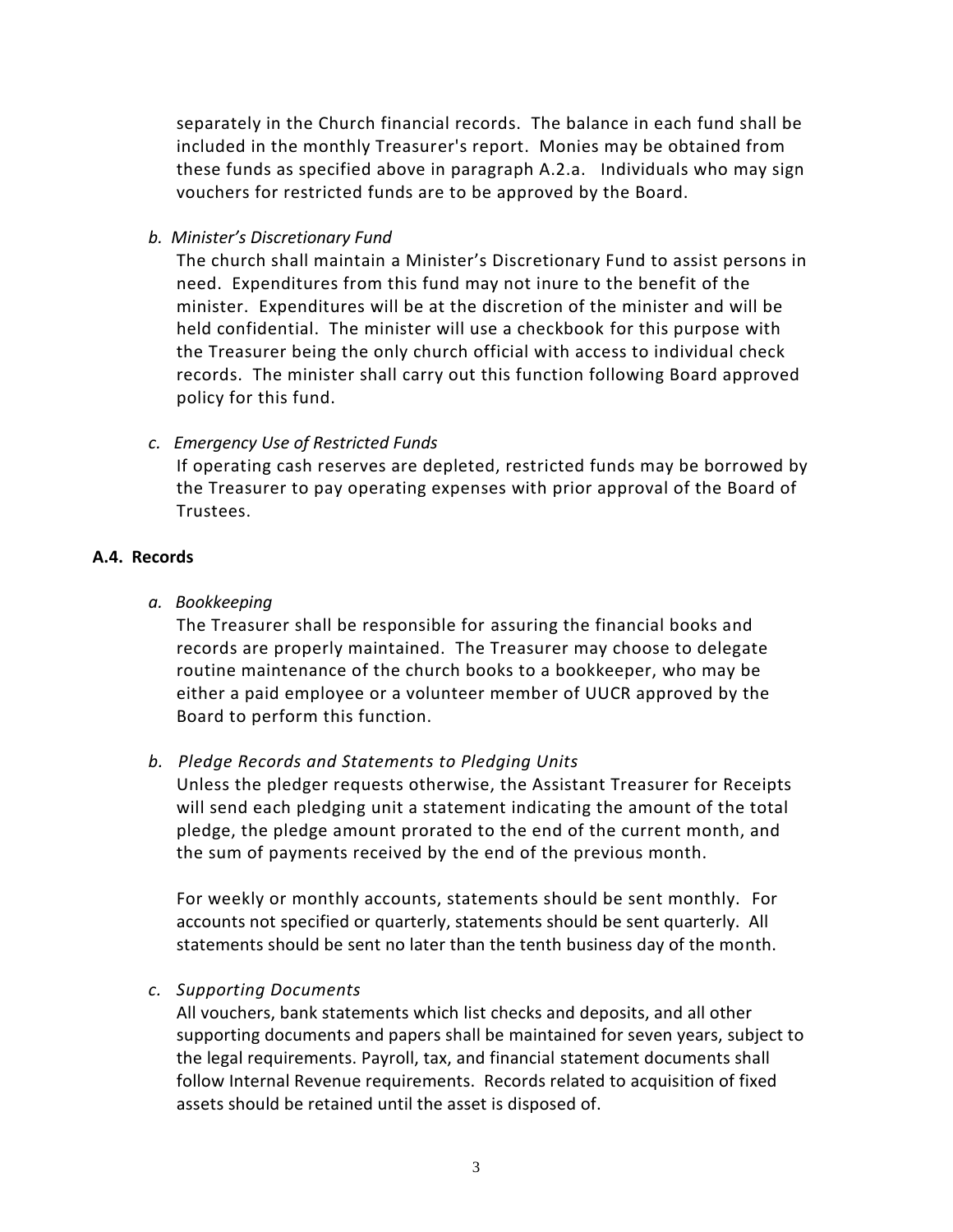### *d. Acknowledgments to Non-Pledge Contributors*

If contributions are received from non-pledging friends or members, a letter of thanks should be sent by the Assistant Treasurer for Receipts to the donor within a month of receipt of the gift.

### **A.5. Reports**

*a. Treasurer's Financial Report*

The Treasurer shall prepare a monthly financial report for distribution to the Board and Finance Committee. The Treasurer's report shall include the following statements:

- 1. A combined balance sheet titled "Statement of Financial Position" showing the current balance and prior year-end balance for each asset, liability, and equity account. Restricted fund balances are reported in the equity section of the balance sheet.
- 2. An income statement titled "Statement of Activities" which summarizes current-year activity for each account in the operating budget as well as noncash items, such as depreciation and unrealized gains, which generally accepted accounting principles require to be included in net income for the current year. The income statement shall include a comparison of current income and expense to prior year amounts and to the annual budget for the current year, as prorated through the current month.

In addition to the basic financial statements included in the Treasurer's monthly report, supplemental reports may also be prepared and presented to the Board at the discretion of the Treasurer and/or Finance Committee. Examples of such reports are a historical report of investment balances and a detailed report of current-year activity within restricted funds, or charitable giving within passthrough accounts.

*b. Pledge Status Report*

Based on pledge records, a monthly report shall be submitted to the Finance Committee. The report shall indicate the status of pledges with respect to total amounts received, amounts owing, new pledges, and canceled pledges. Names shall not be included. The Assistant Treasurer for Receipts, after consultation with the staff, shall perform any follow-up concerning those monthly pledge accounts which are in arrears of three or more months.

#### c. *Investment Report*

The Treasurer shall prepare a semiannual Investment Report to be submitted to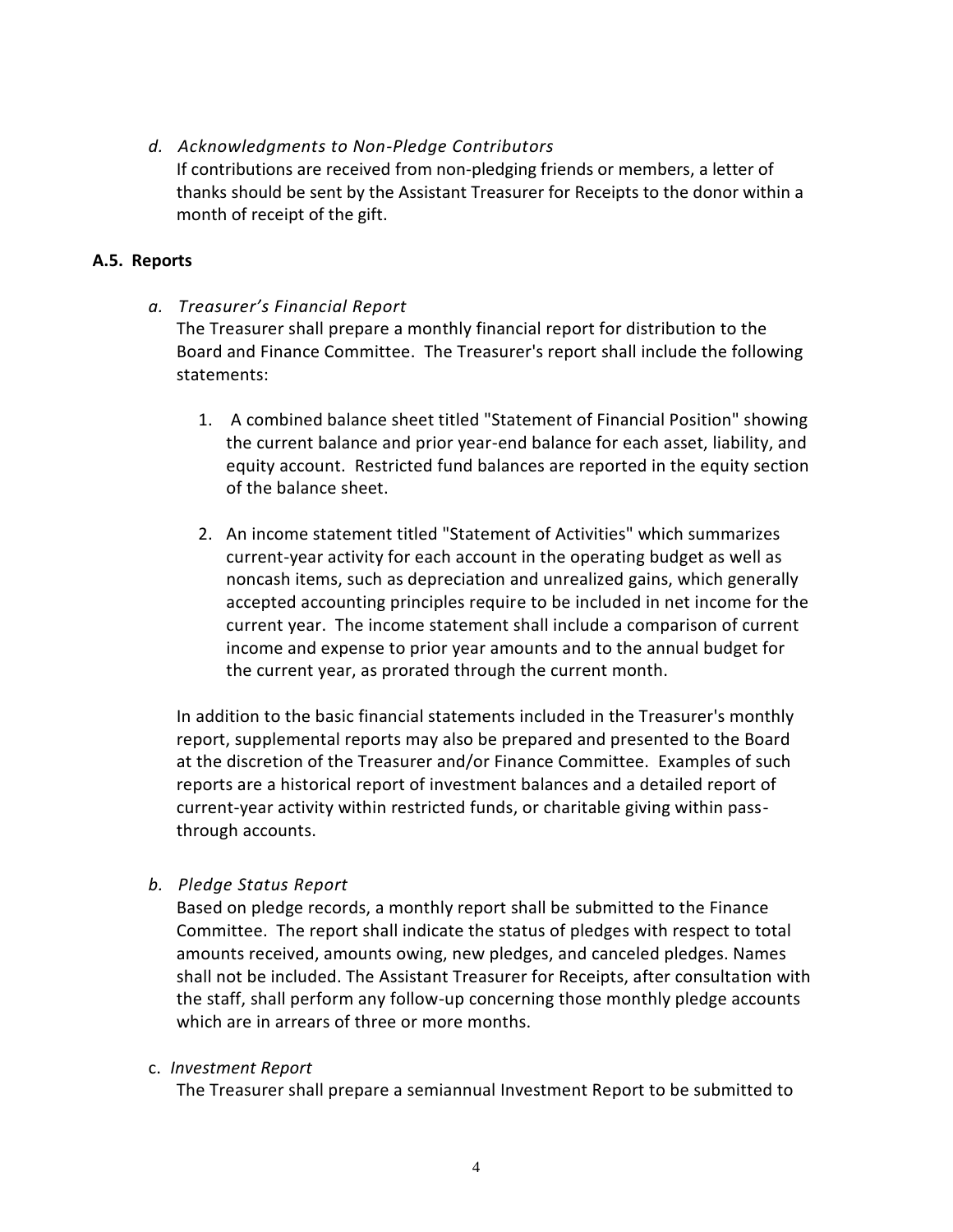the Finance Committee and the Board of Trustees at the end of each calendar and fiscal year. This report shall list fund locations (brokerage, mutual fund family, bank, etc.), the current balance in each account, year-end balances for the five preceding years, and other information useful to characterize the investments for the purpose of review.

### **A.6. Interest Bearing Accounts**

The Treasurer shall recommend transfer of excess monies of the congregation not necessary for meeting day-to-day expenses to an interest bearing account. The Treasurer shall follow the guidelines set forth in the most recent UUCR Investment Policy.

### **A.7 "Pass Through" Collections**

The Treasurer shall monitor the use of "pass through" accounts which contain amounts held for transmittal to non-UUCR recipients. Cash and checks made out to UUCR for payment to an outside organization will be deposited in the Church bank account; checks made out to the recipient organization will be kept in the safe and forwarded to the organization. Any amount held in a pass-through account should be transmitted to the intended recipient as soon as it is practical to do so and, if possible, before closing the books for the fiscal year.

#### **B. Responsibilities**

#### **B.1. Board of Trustees**

- a. Establish all financial policy for the Church.
- b. Designate individuals with limited or full power of attorney to church banking and investment accounts. Sign and have notarized any required account agreement forms.
- c. Appoint a Finance Committee Chair, Canvass Committee Chair, Investment Committee Chair, Planned Giving Committee Chair. The Board may appoint other committees as necessary to support the Board's responsibility for the financial health of the congregation.

d. Enter into any binding contracts which may be necessary to conduct Church business. Approve investment recommendations made by the Investment Committee.

- e. Authorize any loans, floating of bonds, or other financial transactions which incur Church indebtedness.
- f. Review on a monthly basis the financial statements submitted by the Treasurer.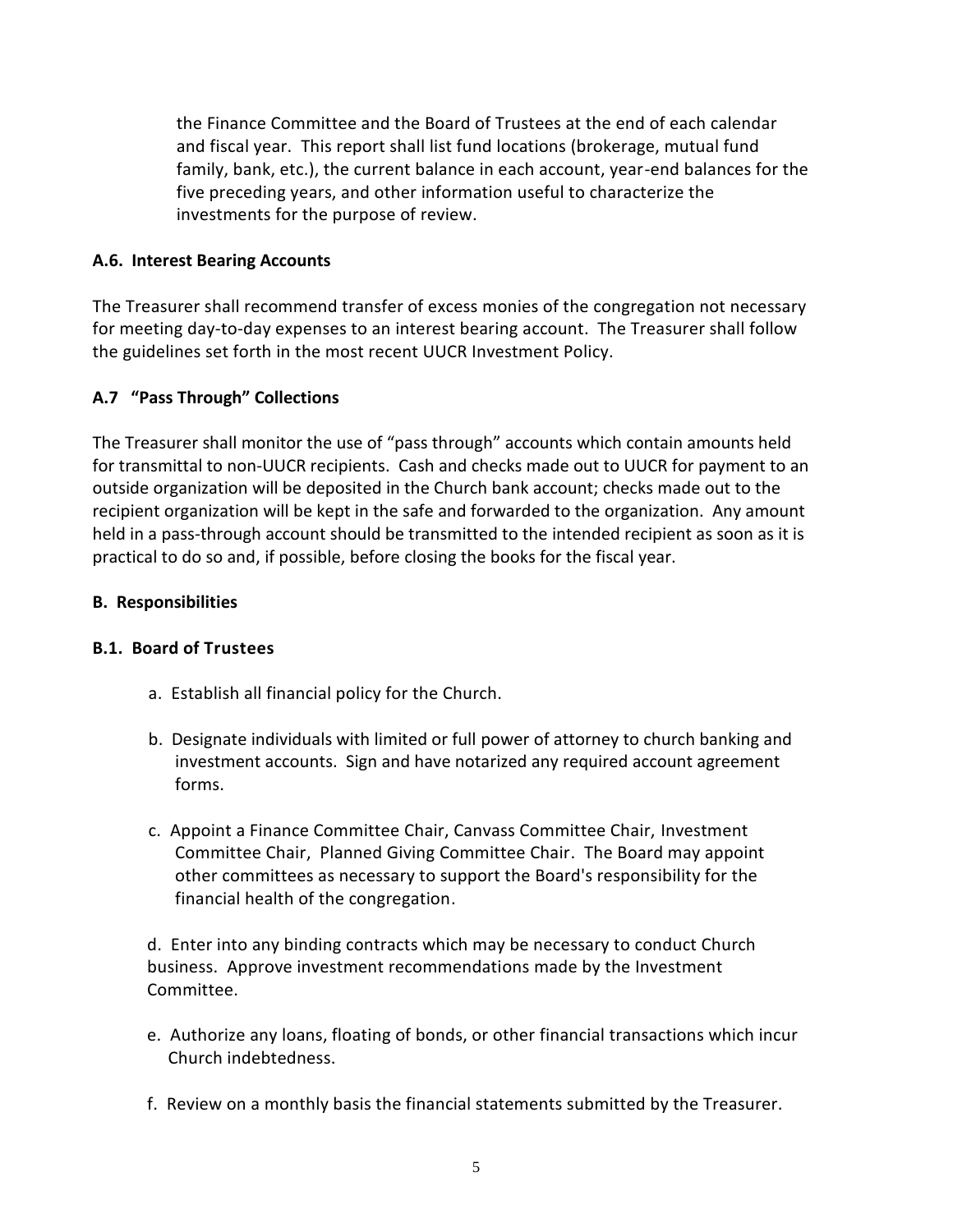The Board is responsible for seeing that these reports are submitted in a complete and timely manner.

- g. Authorize any setting up of a restricted fund to be used for a special purpose, or earmarked expenditure. Unless prohibited by terms of the gift, the Board also has authority to close such funds.
- h. Approve the annual canvass pledge goal, and the Church annual operating budget each fiscal year. Approve capital expenditures, as required.
- i. Make whatever decisions may be required with regard to hiring and compensation of Church employees.

# **B.2. Treasurer**

The Treasurer has overall fiduciary responsibility and limited power of attorney for the proper execution of financial activities of the church. The Treasurer supervises and assists an Assistant Treasurer for Receipts and an Assistant Treasurer for Disbursements who have full authority to act for the Treasurer, as described in Sections B.3. and B.4. To ensure proper checks and balances, only the Assistant Treasurers may sign checks or have any signing authority of Church assets.

The primary duties of the Treasurer are to:

- a. Serve as a voting member of the Board of Trustees and Finance Committee.
- b. Keep the church books and perform monthly reconciliations of all asset accounts. Assistant Treasurers shall not reconcile asset accounts.
- c. Verify the accuracy and completeness of payroll records maintained by the church's outside payroll service.
- d. Prepare a monthly financial report as described in A.5.a.

The Treasurer may delegate the task of reconciling accounts and maintaining the financial records to a bookkeeper, but responsibility for the accuracy and completeness of the records remains with the Treasurer.

*A detailed description of the duties of the Treasurer can be found in the Board document "UUCR Financial Duties and Responsibilities".*

# **B.3. Assistant Treasurer for Receipts**

The primary responsibilities of the Assistant Treasurer for Receipts are to: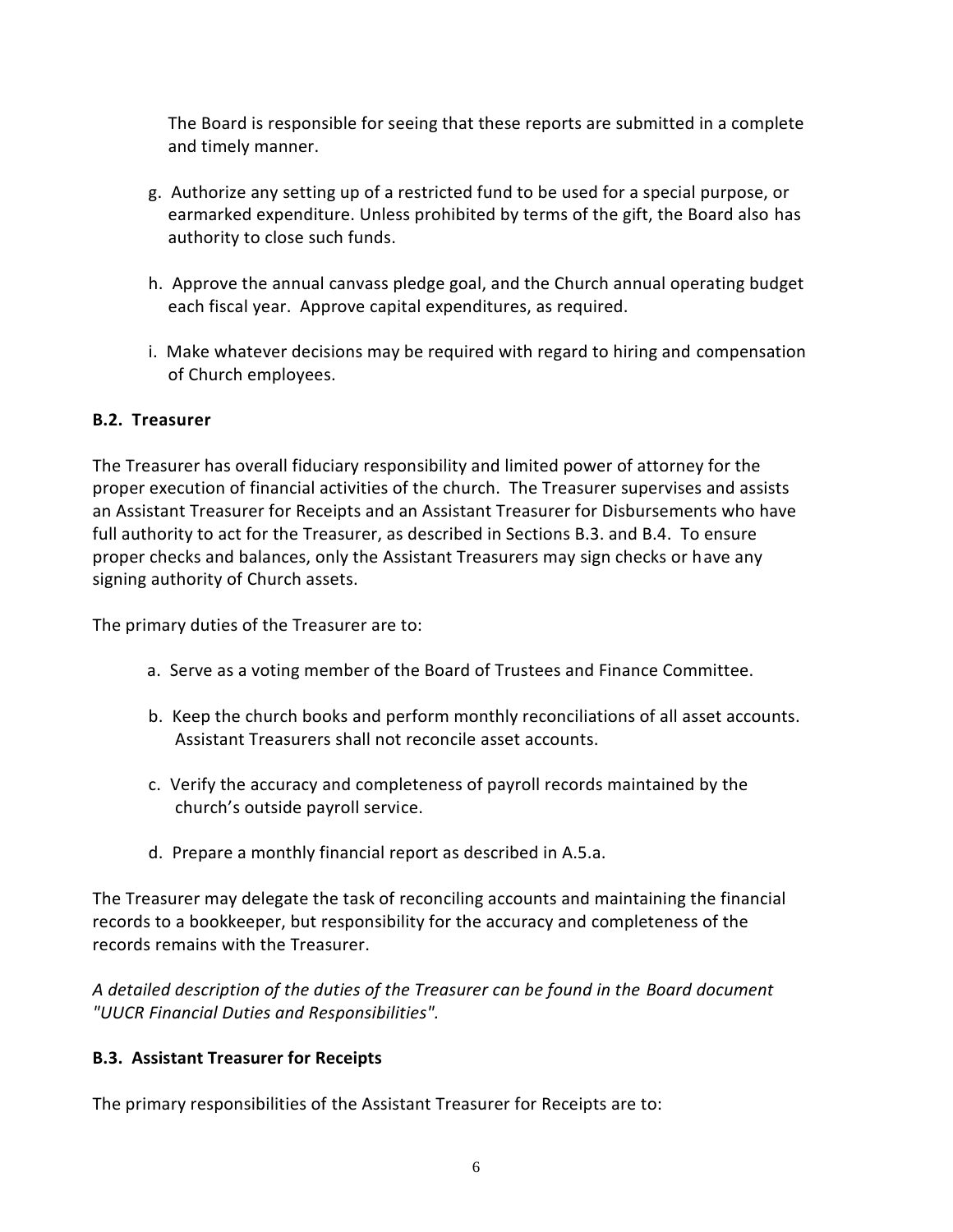- a. Accurately record all gifts of cash or stock received by the church and prepare the appropriate acknowledgements.
- b. Maintain the pledge status database and generate statistical reports.
- c. Consolidate bank deposit summaries prepared by the Church Administrator into a monthly Cash Receipts Journal for entry into the church books.

*A detailed description of the duties of the Assistant Treasurer for Receipts can be found in the document "UUCR Financial Duties and Responsibilities" which was approved by the Board on April 28, 2014.*

### **B.4. Assistant Treasurer for Disbursements**

The primary responsibilities of the Assistant Treasurer for Disbursements are to:

- a. Prepare checks (based on correctly submitted expense vouchers) to pay operating expenses, reimbursements, pension and insurance payments for minister and staff, denominational contributions, social action disbursements, and other church obligations.
- b. Verify that each expenditure has been authorized by the appropriate individual, properly documented, and charged to the correct account in the church financial records.

*A detailed description of the duties of the Assistant Treasurer for Disbursements can be found in the document "UUCR Financial Duties and Responsibilities" which was approved by the Board on April 28, 2014.*

#### **B.5. Church Administrator**

The primary financial responsibilities of the Church Administrator are to:

- a. Provide to the payroll service (ADP) all of the information necessary for timely and accurate payment of employees' wages and related tax liabilities.
- b. Prepare the weekly bank deposit and act as custodian of undeposited funds.
- c. Maintain church financial records in consultation with the Treasurer and Chair of the Finance Committee.

*A detailed description of the duties of the Church Administrator can be found in the document "UUCR Financial Duties and Responsibilities" which was approved by the Board on*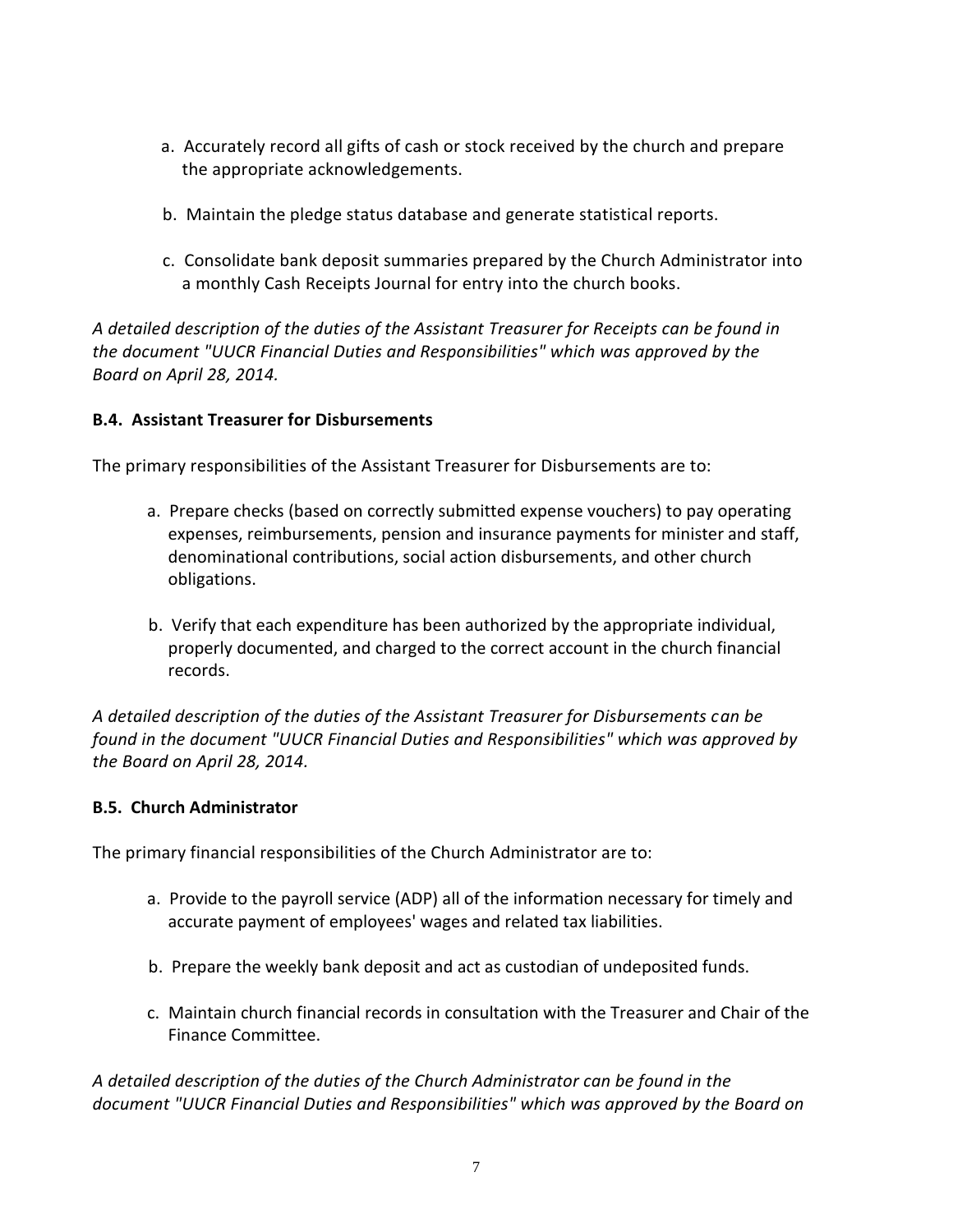*April 28, 2014.*

### **B.6. Finance Committee**

The Finance Committee is a standing committee whose Chair is appointed by the Board of Trustees. The Committee's responsibilities are to:

- a. Prepare an annual budget and budget revisions for submission to the Board.
- b. Support an annual canvass of Church members and friends.
- c. Meet once a month to review the financial statements submitted by the Treasurer and financial matters of the Church, and make appropriate recommendations to the Board of Trustees.
- d. Review fiscal policies and recommend amendments to the Board each year, as necessary.
- e. Review financial activities of the church, perform assessments, and provide fiscal advice to the Board of Trustees.
- f. Cause a financial review of the church books and report the results to the Board. This review shall be performed at least once every three fiscal years by a committee of no fewer than three members of the congregation.

### **B.7. UUCR Staff and Heads of Committees**

- a. Prudently spend budgeted funds as needed, remaining within the current budget limit. Any expenditures which would exceed this budget limitation must be approved by the Finance Committee before any obligation is incurred. The Treasurer shall notify the Board of any expenditure that exceeds the allocated budget by \$500.
- b. Assist the Finance Committee in preparing a budget for the next fiscal year.
- c. Approve vouchers for submission to the Treasurer for payment and ensure that all vouchers are submitted within the appropriate fiscal year. Note: Budgeted amounts are not carried to the next fiscal year.

#### **B.8. Canvass Committee**

Conduct a Pledge Drive each year to support the annual operating budget of the church. Canvass new members of UUCR in coordination with the Membership Committee.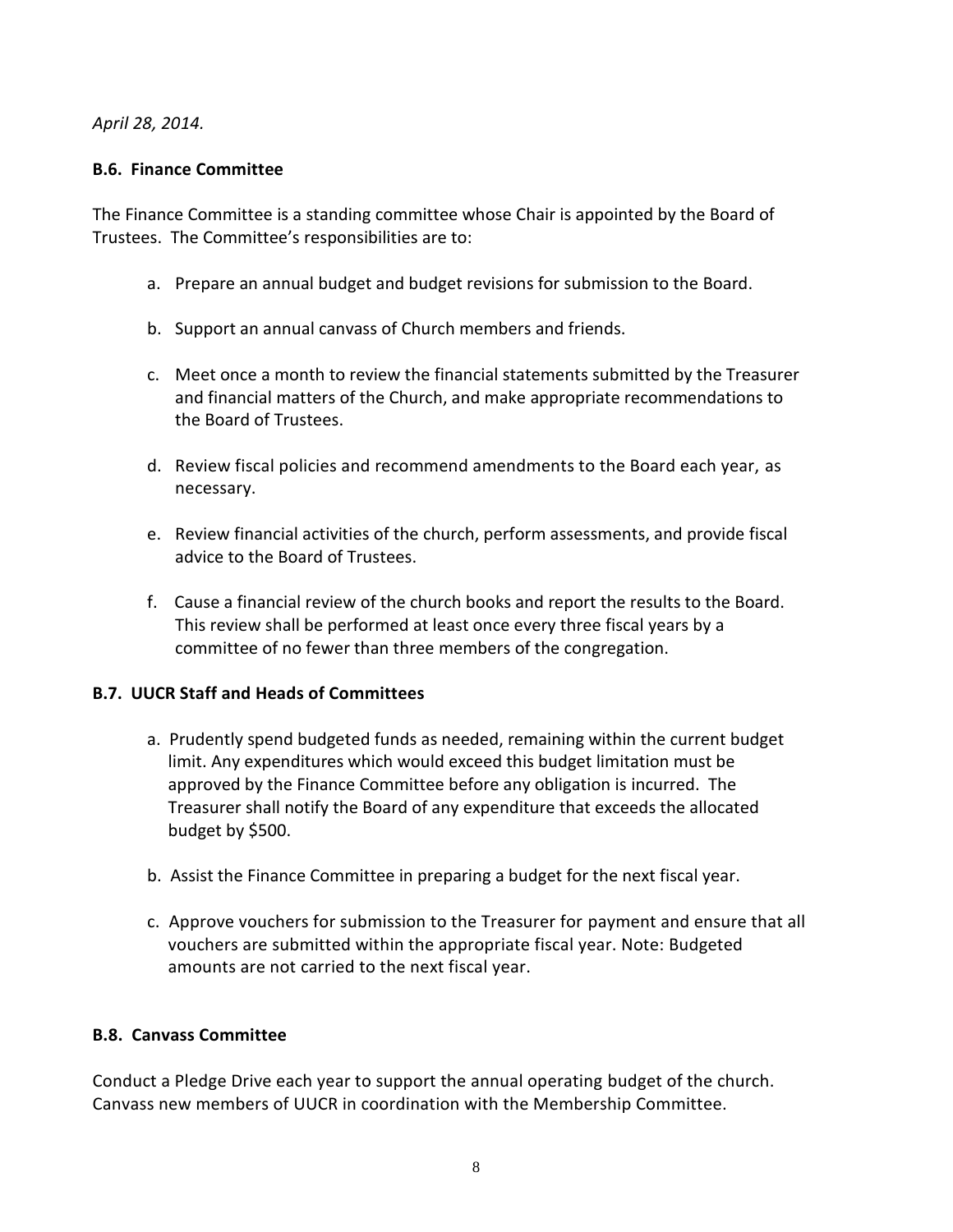### **B.9. Pledging of New Members**

The Membership Committee shall assure that all new members receive information about the financial stewardship responsibilities of Church membership, either prior to or within one month of their joining. If not already pledging, new members shall be asked by the Canvass Committee to pledge as a part of their membership commitment.

# **B.10. Financial Review Committee**

This committee, appointed by the Finance Committee, shall conduct a financial review of the Church books upon the closing of the designated fiscal year and present a report of that review to the Board of Trustees. This review should consist of a statistical sampling of the various transactions to vouch that the appropriate procedures and policies have been followed, and shall confirm the balance of assets of the church books.

# **B.11. Ushers Committee**

The ushers shall be responsible for the collection, safekeeping, and reporting of collections at services. Two ushers, working together, will count the cash and checks collected. They will then record the total cash and total checks separately on a standard receipt form (provided in the church office), and sign the receipt. The collection and accompanying receipt shall be placed in the church safe immediately after counting is completed.

### **B.12. Investment Committee**

The Investment Committee reports directly to the Board and is responsible for carrying out the Board's Investment Policy. The committee is responsible for reviewing and recommending UUCR investments to the Board. Significant investment decisions, such as changing investment firms or transferring into new investment types, shall be approved by the Board. Routine decisions, such as rebalancing, or reallocating to similar funds in existing accounts shall be done with approval of the Treasurer.

### **C.1. General Policies**

- a. No person, group, or committee shall hold a fund raising event without following the UUCR Fund Raising Policy established by the Board of Trustees. Fund raising events shall be coordinated on the Church calendar to ensure that excessive fund raising does not occur on any given Sunday or any given time period. Funds collected should not promote or benefit single individuals of the church.
- b. All major budgetary actions (e.g., construction projects, changes in church indebtedness) shall be submitted to the congregation for advisory opinion prior to final approval by the Board of Trustees.